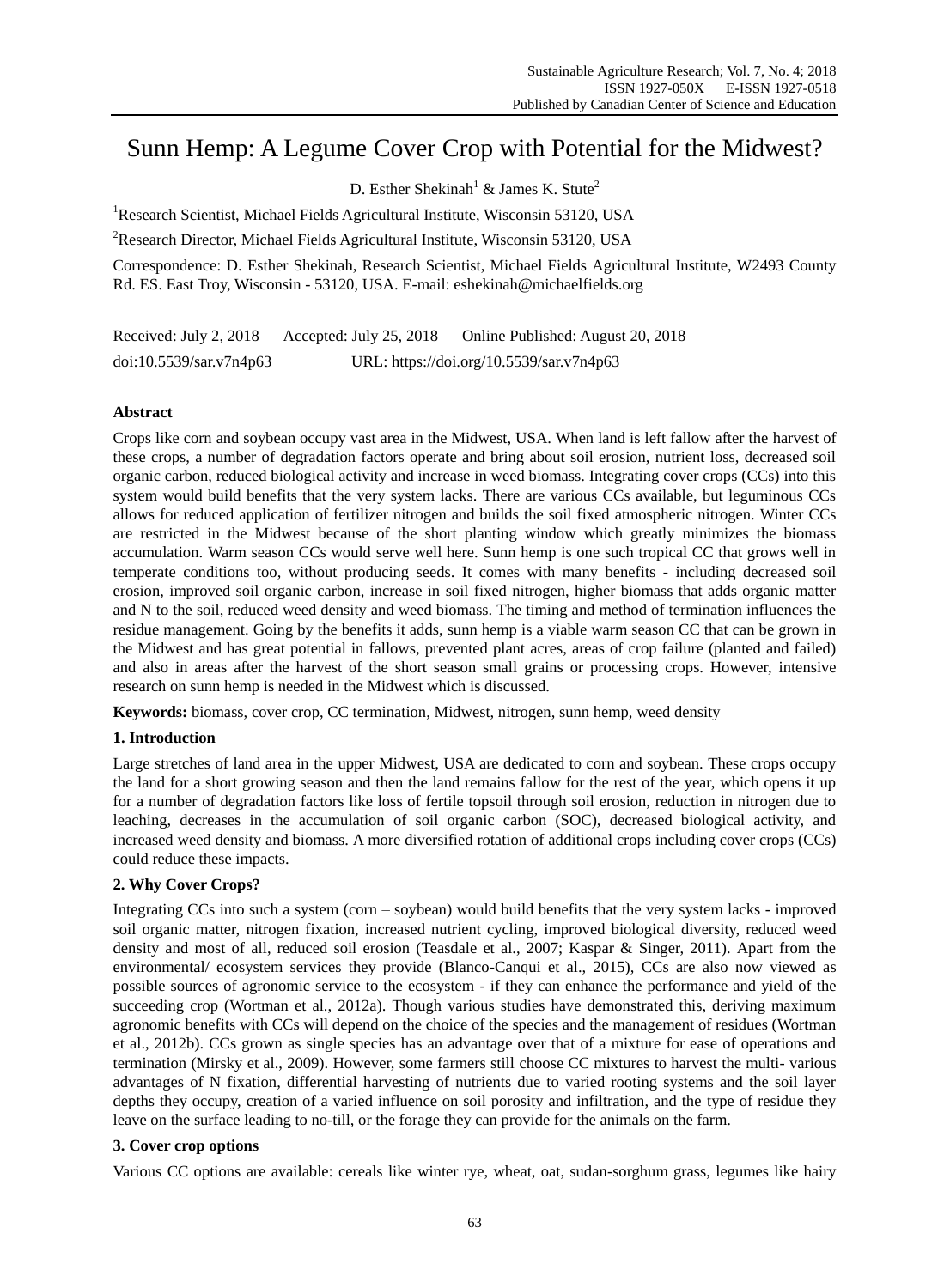vetch, red clover, crimson clover, cowpea, brassicas like rapeseed, white mustard, forage, either grown as single species or as mixtures. However, while most CCs are able to establish and grow well in tropical areas, some of these would not survive the harsh winters of the Midwest. Many of these would be less productive here than in other areas of the country, with late planting dates, shorter growing season and lower heat unit accumulation from harvest to planting and a very short growing season (Appelgate et al., 2017). It is a challenge to have successful establishment and growth of CCs in these regions.

Integrating legume CCs in these systems reduces the total dependence on fertilizer N and improves the environment by decreasing N losses (Reinbott et al., 2004). Winter legume CCs help improve soil physical properties, reduce soil erosion, conserve soil water, recycle nutrients and increase crop yield potential (Veenstra et al., 2007). However, the lack of favorable planting window and weather conditions means that the winter legume CCs often accumulate limited biomass. Warm season legumes may then be a desirable option.

Research on a few CCs that fit the corn - soybean system has been extensive. Although Natural Resource Conservation Service (NRCS) has listed some new CCs for this region, research has been limited in its ability to test effectiveness and scope of these new CCs. One such crop that deserves attention is sunn hemp. This is touted as one of the most efficient and effective CC for the Midwest, yet is largely untested.

## **4. Sunn Hemp**

Sunn hemp (*Crotolaria juncea L.*) is a warm season legume that is grown for its ability to produce large biomass amounts and fix atmospheric nitrogen, thus improving the nutrient cycling of the soil while preventing soil erosion. It can also suppress weed density and biomass during the fallow period. By using this adapted tropical legume, the challenges of the use of winter cover crops can also be overcome. Though it grows all year round in Hawaii and is able to produce seeds there, it does not produce seeds in the Midwest. Sunn hemp is adapted to a wide range of soils and hence has attracted attention. It performs on poor sandy soils and also on soils with low fertility; however, it grows best on well-drained soils with a pH of 5 to 7.5, and is resistant to nematodes (NRCS, 1999).

Sunn hemp is grown more in the southern states where there is warm temperatures, and cultivars being photoperiod sensitive, have a higher productivity there compared to other regions of the country. As a tropical legume, sunn hemp is able to produce larger quantities of biomass in a shorter time period than winter legumes from temperate zones while still providing agronomically important amounts of fixed nitrogen (Price et al., 2012). Sunn hemp is a legume that grows rapidly and can produce 5.6 t biomass ha<sup>-1</sup> and 122 kg N ha<sup>-1</sup> in as little as 60 to 90 days. Close to 8 t ha<sup>-1</sup> of biomass with 145 kg of N ha<sup>1</sup> has been recorded in the south (Balkcom & Reeves, 2005; Cherr et al., 2006), and an average of 9.6 t biomass ha<sup>-1</sup> at 45 to 60 days after planting in a 2-year study near Stillwater, Oklahoma (Warren et al., 2017).

Planting of sunn hemp is usually undertaken when the soil temperature is more than  $50^{\circ}$ F, and this makes it an ideal cover crop to follow wheat harvest or after short-season summer crops harvested in August or early September. Being a photosensitive crop, it is killed by temperatures less than  $28^{\circ}$  F, and any delay in planting shortens the growing season and leads to a reduction in biomass yield. Therefore it is important to plant sunn hemp atleast 45 days before the first killing freeze in fall (Warren et al., 2017). It cannot produce viable seed in continental United States except for extreme southern locations of Florida and Texas; thus, eliminating its potential to be a weed (NRCS, 1999), but this elevates seed prices for the Midwest. Sunn hemp cultivar, "AU Golden" is suitable for production in temperate environments (Balkcom et al., 2011).

Sunn hemp as a CC has been consistently tested in the south, but has lacked the same intensity of research in the Midwest. Hence, it is of interest to the authors to build the case for sunn hemp as a CC. There are very few warm season legumes available as CCs; Sunn hemp can fill that void and fit in the cropping systems of the upper Midwest with benefits as indicated below.

## *4.1 Potential Benefits*

## 4.1.1 Nitrogen and Carbon

Research has proved that SOC and crop yields are positively correlated, and therefore an increase in SOC through the addition of CC residues help increase crop yields (Blanco-Canqui et al., 2012). The SOC concentration was 1.25 times greater with sunn hemp on average than in non-CC plots in the top soil layer (Blanco-Canqui et al., 2011). Any increase in SOC improves the soil physical properties, increases water retention and infiltration, improves nutrient cycling and thereby stimulates crop growth. SOC also absorbs and filters nutrient loss in runoff (Rawls et al., 2003). Stallings et al. (2017) reported higher C:N ratio that led to greater immobilization with June and July planting of sunn hemp, and lower C:N ratio with May planting. At the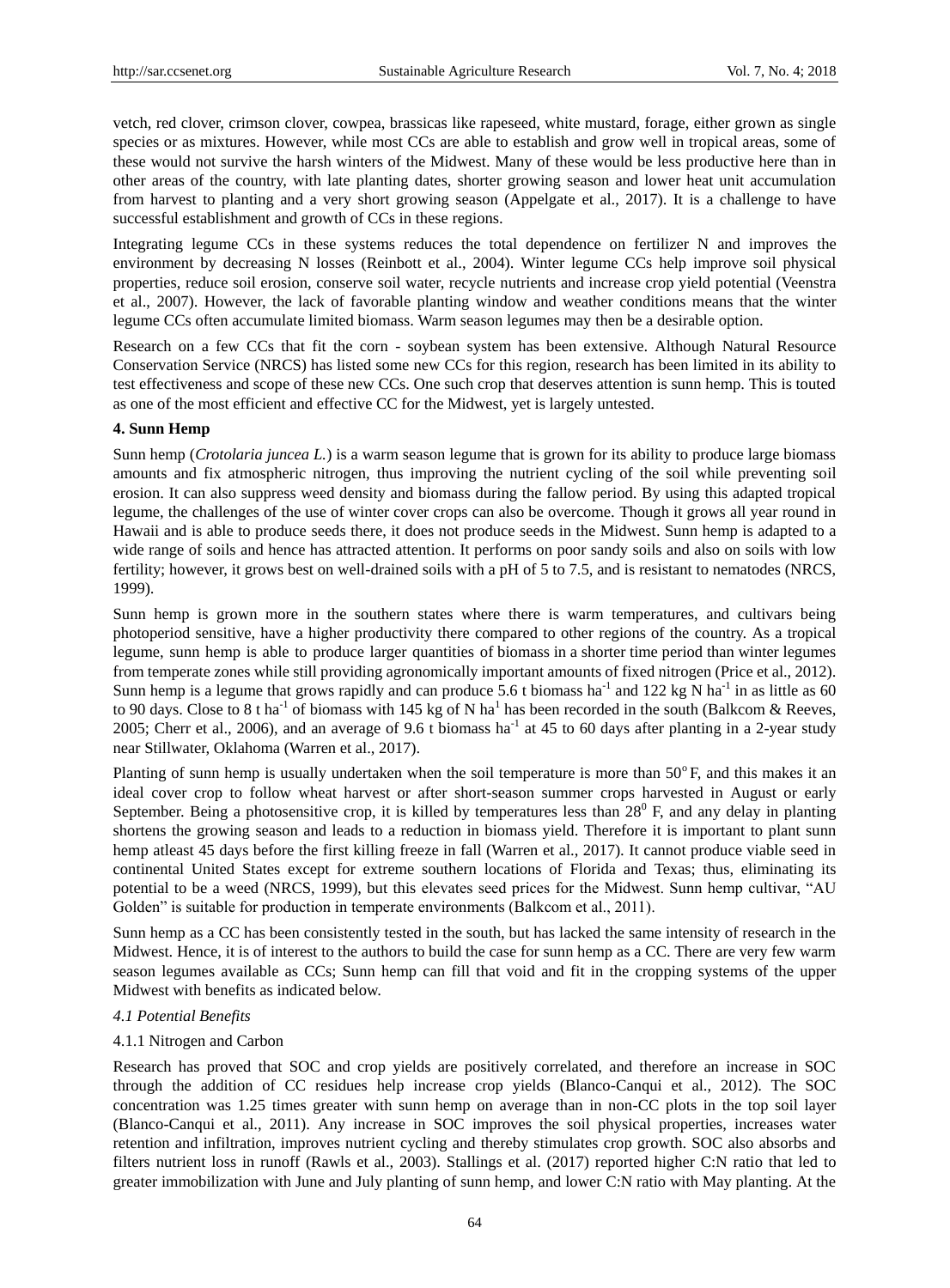0 to 5-cm layer, increased soil nitrogen was recorded with cover grasses and sunn hemp compared to fallow (Garcia et al., 2013).

Sunn hemp added nitrogen to the soil as a legume crop, resulting in higher nitrogen uptake and yield of corn in CC plots compared to no cover plots. However, there was net increases of soil N that resulted in increased nitrate leaching. Muneoz- Carpena et al. (2008) recommended that when sunn hemp was used as CC, there should be reduction in the N fertilizer applied. In Kansas, averaged across four N application rates, soil total N concentration increased by 125 kg ha<sup>-1</sup> under sunn hemp compared with non-CC plots (Blanco-Canqui et al., 2012). Even though sunn hemp fixed N in the soil in significant amounts, in places of low rainfall, the beneficial effects of summer CCs may be limited. Sunn hemp contributed the equivalent of 58 kg ha<sup>-1</sup> of N fertilizer for corn planted the following spring (Balkcom & Reeves, 2005), but N losses (most likely due to leaching) during the winter greatly reduced availability. Sunn hemp in combination with rye is able to scavenge residual N and could improve N use efficiency in organic systems and increase mineralizable N (Dabney et al., 2001).

The assumption that winterkilled CCs released N very fast is supported by Weinert et al. (2002), who documented that CCs which winterkill release and leach N more quickly than CCs which overwinter. Such experiments need to be evaluated in the upper Midwest too, to quantify the addition of N and increase in yield with sunn hemp as cover crop.

#### 4.1.2 Weed Suppression

Compared to mowing CCs, termination with a roller-crimper results in uniform distribution of residues leading to improved weed suppression, prolonged residue decomposition and reduced fuel and labor inputs (Creamer & Dabney, 2002). For organic farmers, alternating this practice with crops that are established with tillage avoids selection for perennial weeds (Rasmussen et al., 2014; Smith et al., 2011). Volunteer CCs resulting from incomplete termination with mechanical rolling can be problematic in subsequent crops and may impact the benefits of organic rotational no-till. But with sunn hemp, since the potential to seed is next to nonexistent, there is no problem of the CC becoming a weed (NRCS, 1999). CCs need to produce a biomass in the range of 5 to 8 t ha<sup>-1</sup> in order to form an effective layer of mulch to prevent weeds from establishing (Mohler & Teasdale, 1993). Sunn hemp has been recorded to produce nearly 7 to 8 t ha<sup>-1</sup> of biomass in the Midwest regions. That makes it a potential CC capable of weed control after the cash crop either in the summer or fall. In Georgia, Bradley et al. (2015) reported lower grass weed biomass with sunn hemp, which also needs to be studied in the Midwest.

#### 4.1.3 Biomass N

Nitrogen fixing summer or tropical legume CCs such as sunn hemp that produce high biomass may improve soil properties more rapidly and have a greater effect on increasing crop yields. Planting CCs early, such as after corn silage or wheat or into standing crops just before it reaches maturity (Ruis & Blanco-Canqui, 2017) is one way of CC management. For example, when leguminous CC followed wheat in Kansas, biomass levels were 7 t ha-1 for sunn hemp and 5.3 t ha<sup>-1</sup> for late maturing soybean (Blanco-Canqui et al., 2011). Results of the experiments conducted by Blanco-Canqui et al. (2012) indicated that summer CCs, particularly sunn hemp, can return significant amounts of residues in a short period of about 12 wks. The increased height of sunn hemp may also be beneficial for shading and smothering weeds. Such higher residue input from sunn hemp has been reported from other regions as well (Mansoer et al., 1997; Balkcom & Reeves, 2005; Schomberg et al., 2007).

Cultivar "Tropic Sun", which has been most extensively studied, has been shown to produce 5.8 t ha<sup>-1</sup> biomass and contribute 135-145 kg ha<sup>-1</sup> N in a 9-12-week period (Mansoer et al., 1997). High biomass production within a short period enables sunn hemp to serve as a summer CC between warm-season harvest and cool-season planting (Mosjidis & Rehtji, 2011), with the added benefit of reduced fallow weed population and density. A winter CC such as rye, could sequester N produced from decomposing sunn hemp biomass (Balcom & Reeves, 2005), making this system a profitable one. Three year mean biomass added to the soil from sunn hemp in a study in Georgia ranged from 6.9 to 9.8 t ha<sup>-1</sup> while that of crimson clover ranged from 3.5 to 4.9 t ha<sup>-1</sup>. This increased biomass contributed to improvement in soil structure and fertility (Hubbard et al., 2013). In a planting date study at Wisconsin, a maximum biomass of 5.7 to 7.4 t ha<sup>-1</sup> was obtained (Stute, 2017). Repeated use of sunn hemp as a CC in conservation tillage systems could be expected to improve soils in the region due to the large amount of residue produced in a short growing period (Schomberg et al., 2007), and thus leads to the argument for sequential CCs.

## 4.1.4 Crop Yield

Legume CCs like sunn hemp are the most reliable means to enhance cash crop yields compared with fallows or other CC species (Snapp et al., 2005). Sunn hemp when used as summer CC brought about changes in soil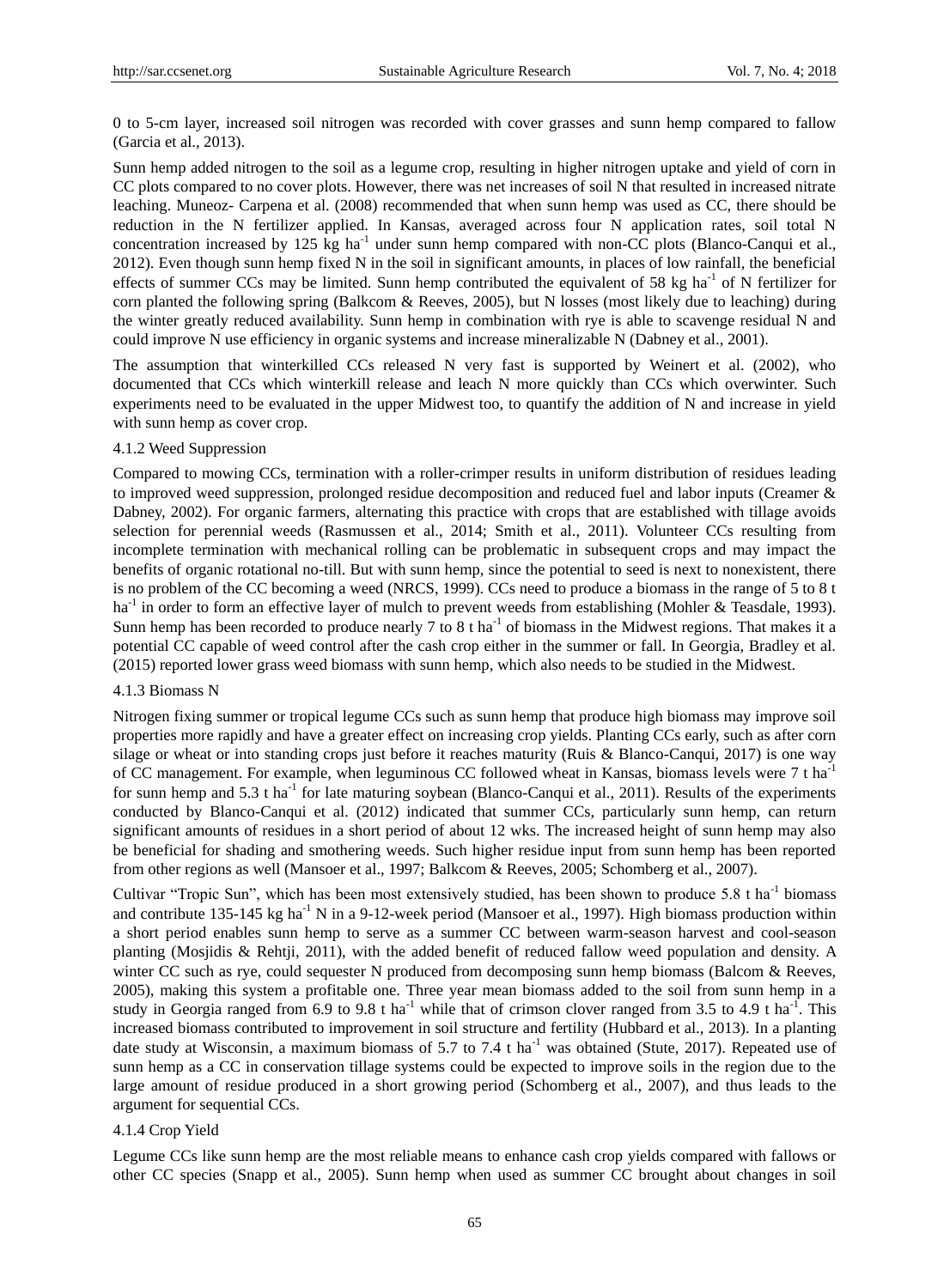properties which increased the yield of crops that followed (Blanco-Canqui et al., 2011 & 2012). This is in conformity with the results of Balkcom and Reeves (2005). Increase in crop yields due to the beneficial effects of CCs like sunn hemp can be particularly greater at or below 66 kg  $ha^{-1}$  of N application, which suggests that CCs may be supplementing extra N to the crop for higher gains in yield while also removing competition from weeds, reducing input costs of herbicides and fertilizers, and gainfully using soil moisture. Results from Kansas showed that the mean increase in grain yield of corn as a result of including cowpea, pigeonpea, sunn hemp, double cropped soybean, and double cropped sorghum in the rotation over fallow system with 0 kg N ha<sup>-1</sup> was 78, 91, 66, 72 and 12% respectively (Mahama et al., 2016). Fertilizer N replacement values for cowpea, pigeonpea, sunn hemp, double-cropped soybean, and double-cropped grain sorghum were 53, 64, 43, 47, and -5 kg N ha<sup>-1</sup>, respectively.

When sunn hemp was grown as summer CC, particularly at N application rates that were low, Blanco-Canqui et al. (2012) reported an increase in crop yields. When no nitrogen was applied, sunn hemp increased sorghum yield by 1.18 times in 2003, 1.54 times in 2005, 1.32 in 2007, and 1.43 in 2009 as compared to non-CC plots. This difference in sorghum yield between sunn hemp and non-CC plots at  $0 \text{ kg } N$  ha<sup>-1</sup> tended to increase gradually with time after summer CC establishment. However, CCs may or may not increase yields of subsequent crops (Andraski & Bundy, 2005).

## *4.2 Termination*

Termination method and residue management can influence N mineralization, soil nutrient loss and availability, crop N uptake, weed communities and soil moisture availability (Mirsky et al., 2009; Parr et al., 2011; Wortman et al., 2012b). Yield is typically expected to improve with legume CCs, and when loss occurs, it is attributed to incomplete cover crop termination, increased moisture utilization by CCs leading to moisture deficit, or nutrient immobilization (Mischler et al., 2010a). Liebl et al. (1992) found that transpiration reduced available soil moisture during dry periods, but following no-till termination, CC residue conserved soil moisture relative to a no-till system without CCs. Given that the driest portion of the growing season in the western Corn Belt typically occurs after CC growth (i.e., June-August), potential soil moisture savings offered by the residue (post-termination) throughout the growing season may negate moisture deficits observed during CC growth (Wortman et al., 2012b).

Delaying termination until approximate planting of the following crop creates a more synchronous relationship between the sunn hemp residue mineralization and crop demand (Stallings et al., 2017). Starting with a CC and then switching from conventional till to no till is more likely to ensure success and to maintain economic crop yields (Islam & Reeder, 2014). One method of reducing tillage frequency in organic grain production is CC based rotational no-till (Mirsky et al., 2012), which involves growing high-biomass CCs, terminating them with a roller-crimper, and no-till planting cash crops into the weed-suppressive mulch (Keene et al., 2017). It is also necessary to make sure that the CC is susceptible to control with a roller-crimper so that it does not compete with the cash crop (Bernstein et al., 2011; Mischler et al., 2010b). Blanco-Canqui et al. (2012) concluded that inclusion of summer legume CCs like sunn hemp in no-till systems brings about many benefits like improved soil physical properties, increased SOC and N, and also reduced application of fertilizer N.

Sunn hemp planted in August or September following an early season summer cash crop would be best served by allowing freezing temperatures to terminate it. Mowing and crimping are other non-chemical methods of termination and many farmers have reported good success with it. Growing sunn hemp as CC and roller crimping it would therefore lead to no till corn, with additional benefits of improved N status of the soil. This usually may require multiple passes with roller/crimper to sufficiently kill the cover crop. This system can greatly benefit organic no-till corn while conventional farmers can also be benefitted by growing sunn hemp. When CC and manure additions are coupled, an organic reduced tillage system can sequester increased SOC over a no-till system after several years (Teasdale et al., 2007).

## *4.3 Potential Applications*

There are few good warm season legume CC options for the upper mid-west, yet several applications where it could be used. Applications include summer fallow, prevented plant acres, cases of crop loss, and after harvest of short season crops such as small grains and processing crops.

Land is often left fallow in organic production systems, either as a planned soil building strategy or to remediate soils from physical degradation caused by excessive tillage or to reduce weed populations (Clark et al., 2017). Large areas of the upper Midwest are also unplanted annually due to the stringent cut-off dates associated with federally supported crop insurance (United States Department of Agriculture (USDA) Handbook, 2018). Wisconsin, for example, has averaged 76,142 acres annually in the past 10 years for prevented plant acres, and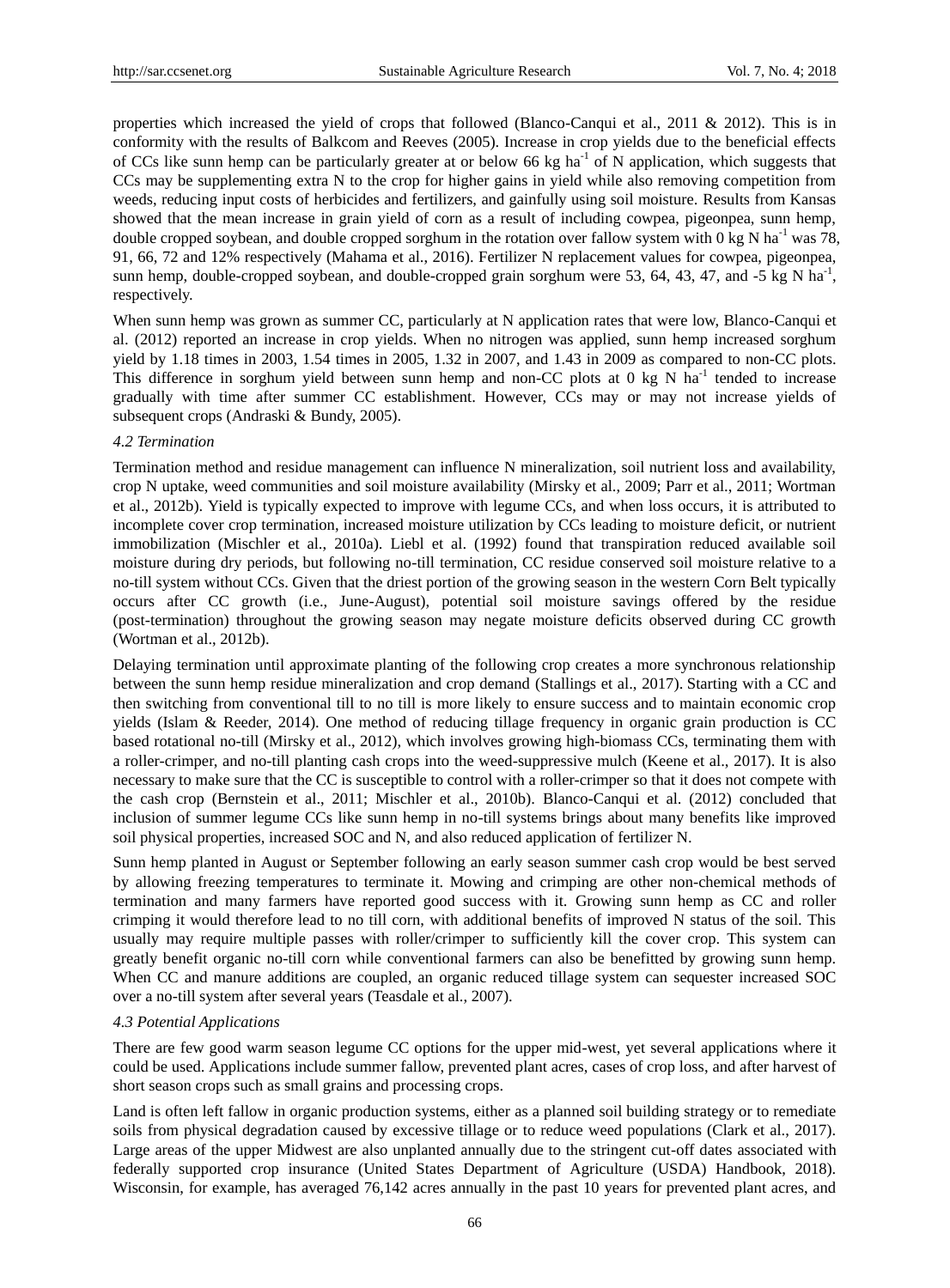6,132,295 acres for planted and failed (USDA, 2018).

We can anticipate increases in prevented plant acres and storm damaged crops as storm intensity and frequency increase. More extreme temperatures and precipitation can prevent crops from growing. Extreme events, especially floods and droughts, can harm crops and reduce yields. High nighttime temperatures affected corn yields across the U.S. Corn Belt in 2010 and 2012 (Environment Protection Agency (EPA), 2017, Iizumi & Ramankutty, 2015). Sunn hemp would be a right fit under such situations. It can be either grown as a single crop or in sequential cover cropping.

Finally, harvest of short season crops such as small grains and processing idle cropland for a significant portion of the growing season with cover crops has beneficial effects. Planting a warm season legume like sunn hemp to capture unused solar radiation could provide many associated benefits as described earlier.

## **5. Conclusion**

Though there is potential in using sunn hemp in the organic no till corn production, its performance depends heavily on the production of biomass, and formation of a mulch layer to effectively control weeds. Sunn hemp as a legume CC fixes atmospheric N, increases the soil nutrient availability, improves the SOC, reduces soil erosion and serves the ecosystem. It can be either cultivated as a warm season CC or a component of sequential cover cropping in organic transitions or no till corn. In all this, the proper stage of crimping is very important. There has not been much studies in that direction on sunn hemp, especially in the upper Midwest of USA, and therefore, needs research and documentation.

## **References**

- Andraski, T. W., & Bundy, L. G. (2005). Cover Crop Effects on corn yield response to nitrogen on an irrigated sandy soil. *Agronomy Journal, 97*, 1239-1244. https://doi.org/10.2134/agronj2005.0052
- Appelgate, S. R., Lenssen, A. W., Wiedenhoeft, M. H., & Kaspar, T. C. (2017). Cover crop options and mixes for Upper Midwest corn-soybean systems. *Agronomy Journal, 109*(3), 968-984. https:doi.org/10.2134/agronj2016.08.0453
- Balkcom, K. S., & Reeves, D. W. (2005). Sunn Hemp utilized as a legume cover crop for corn production. *Agronomy Journal, 97*, 26-31. https://doi.org/10.2134/agronj2005.0026
- Balkcom, K. S., Massey, J. M., Mosjidis, J. A., Price, A. J., & Enloe, S. F. (2011). Planting date and seeding rate effects on *sunn* hemp biomass and nitrogen production for a winter cover crop*. International Journal of Agronomy,* Volume 2011, Article ID 237510, 8 pages. https://doi.org/10.1155/2011/237510
- Bernstein, E. R., Posner, J. L., Stoltenberg, D. E., & Hedtcke, J. L. (2011). Organically managed no-tillage rye-soybean systems: Agronomic, economic, and environmental assessment. *Agronomy Journal, 103*, 1169-1179. https;//doi.org/10.2134/agronj2010.0498
- Blanco-Canqui, H., Claassen, M. M., & Presley, D. R. (2012). Summer cover crops fix nitrogen, increase crop yield, and improve soil-crop relationships. *Agronomy Journal, 104*, 137-147. https://doi.org/10.2134/agronj2011.0240
- Blanco-Canqui, H., Mikha, M. M., Presley, D. R., & Claassen, M. M. (2011). Addition of cover crops enhances no-till potential for improving soil physical properties. *Soil Science Society of America. Journal, 75*, 1471-1482. https://doi.org/10.2136/sssaj2010.0430
- Blanco-Canqui, H., Shaver, T. M., Lindquist, J. L., Shapiro, C. A., Elmore, R. W., Francis, C. A., & Hergert, G. W. (2015). Cover Crops and Ecosystem Services: Insights from Studies in Temperate Soils. *Agronomy Journal, 107*, 2449-2474.
- Bradley, J. M., Chase, C., Koenig, R., Cho, A., Morales-Payan, J. P., Murphy, T., & Antonious, G. F. (2015). Effect of sunn hemp (*Crotolaria juncea* L.) cutting date and planting density on weed suppression in Georgia, USA. *Journal of Environmental Science and Health, 50*(8), 614-621.
- Cherr, C. M., Scholberg, J. M. S., & McSorley, R. (2006). Green manure as nitrogen source for sweet corn in a warm-temperate environment. *Agronomy Journal, 98*, 1173-1180. https:doi.org/10.2134/agronj2005.0036
- Clark, K. M., Boardman, D. L., Staples, J. S., Easterby, S., & Reinbott, T. M. (2017). Crop yield and soil organic carbon in conventional and no-till organic systems on a claypan soil. *Agronomy Journal, 109*, 588-599.
- Creamer, N. G., & Dabney, S. M. (2002). Killing cover crops mechanically: Review of recent literature and assessment of new research results. *American Journal of Alternative Agriculture, 17*, 32-40.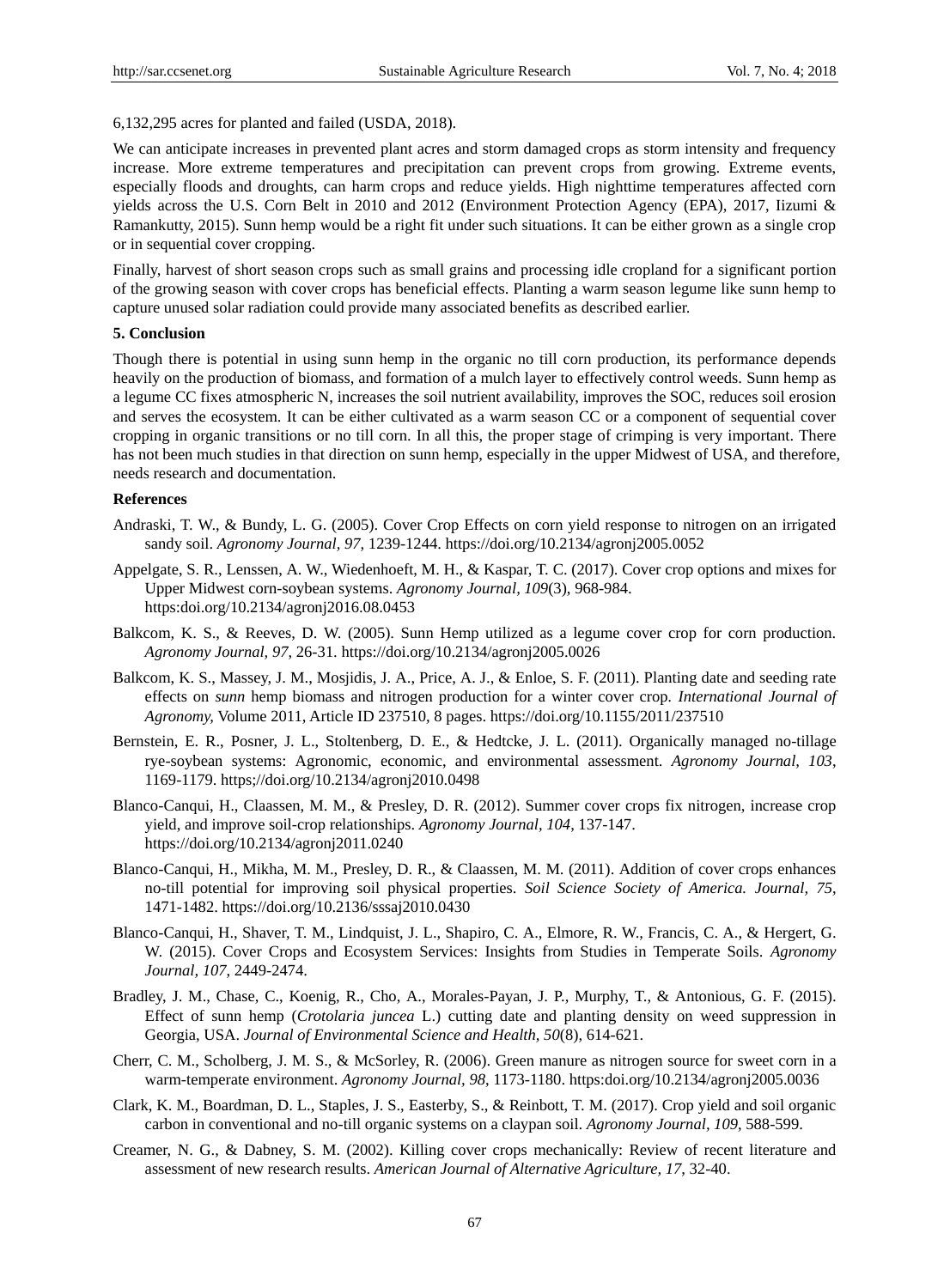- Dabney, S. M., Delgado, J. A., & Reeves, D. W. (2001). Using winter cover crops to improve soil and water quality. *Commun. Soil Sci. Plant Anal., 32*, 1221-1250.
- Garcia, R. A., Li, Y., & Rosolem, C. A. (2013). Soil organic matter and physical attributes affected by crop rotation under no-till. *Soil Science Society of America Journal, 77*, 1724-1731.
- Environmental Protection Agency. (2017). Climate impacts on agriculture and food supply. Retrieved June 19th, 2018. Retrieved from

https://19january2017snapshot.epa.gov/climate-impacts/climate-impacts-agriculture-and-food-supply\_.html

- Hubbard, R. K., Strickland, T. C., & Phatak, S. (2013). Effects of cover crop systems on soil physical properties and Carbon/Nitrogen relationships in the coastal plain of southeastern USA. *Soil & Tillage Research, 126*, 276-283.
- Iizumi, T., & Ramankutty, N. (2015). How do weather and climate influence cropping area and intensity. *Global Food Security, 4*, 46-50. https://doi.org/10.1016/j.gfs.2014.11.003
- Islam, R., & Reeder, R. (2014). No-till and conservation agriculture in the United States: An example from the David Brandt Farm, Carroll, Ohio. *International Soil and Water Conservation Research, 2*(1), 97-10.
- Kaspar, T. C., & Singer, J. W. (2011). The use of cover crops to manage soil. In: J. L. Hatfield and T.J. Sauer, editors, *Soil management: Building a stable base for agriculture*. SSSA, Madison, WI. https://doi.org/10.2136/2011.soilmanagement.c21
- Keene, C. L., Curran, W. S., Wallace, J. M., Ryan, M. R., Mirsky, S. B., VanGessel, M. J., & Barbercheck, M. E. (2017). Cover crop termination timing is critical in organic rotational no-till systems. *Agronomy Journal, 109*(1), 271-282.
- Liebl, R., Simmons, F. W., Wax, L. M., & Stoller, E. W. (1992). Effect of rye (Secale cereale) mulch on weed control and soil moisture in soybean (Glycine max). *Weed Technology, 6*, 838-846.
- Mahama, G. Y., Vara Prasad, P. V., Roozeboom, K. L., Nippert, J. B., & Rice, C. W. (2016). Response of maize cover crops, fertilizer nitrogen rates and economic return. *Agronomy Journal, 108*, 17-31.
- Mansoer, Z., Reeves, D. W., & Wood, C. W. (1997). Suitability of sunn hemp as an alternative late-summer legume cover crop. *Soil Science Society of America Journal, 61*, 246-253. https://doi.org/10.2136/sssaj1997.03615995006100010034x
- Mirsky, S., Curran, W. S., Mortensen, D. A., Ryan, M. R., & Shumway, D. (2009). Control of cereal rye with a roller/crimper as influenced by cover crop phenology. *Agronomy Journal, 101*, 1589-1596. https://doi.org/10.2134/agronj2009.0130
- Mirsky, S. B., Ryan, M. R., Curran, W. S., Teasdale, J. R., Maul, J., & Spargo, J. T. (2012). Conservation tillage issues: Cover crop-based organic rotational no-till grain production in the Mid-Atlantic region, USA. *Renewable Agriculture Food Systems, 27*, 31-40. https://doi.org/10.1017/ S1742170511000457
- Mischler, R. A., Curran, W. S., Duiker, S. W., & Hyde, J. A. (2010a). Use of a rolled-rye cover crop for weed suppression in no-till soybeans. *Weed Technology, 24*, 253- 261. https:/doi.org/10.1614/WT-D-09-00004.1
- Mischler, R., Duiker, S. W., Curran, W. S., & Wilson, D. (2010b). Hairy vetch management for no-till organic corn production. *Agronomy Journal, 102*, 355-362. https://doi.org/10.2134/agronj2009.0183
- Mohler, C. L., & Teasdale, J. R. (1993). Response of weed emergence to rate of *Vicia villosa* Roth and *Secale cereale* L. residue. *Weed Research, 33*, 487- 499. https://doi.org/10.1111/j.1365-3180.1993.tb01965.x
- Mosjidis, J. A., & Rehtji, G. (2011). Weed control in sunn hemp and its ability to suppress weed growth. *Crop Protection, 30*(1), 70-73.
- Muneoz- Carpena, R., Ritter, A., Bosch, D. D., Schaffer, B., & Potter, T. L. (2008). Summer cover crop impacts on soil percolation and nitrogen leaching from a winter corn field. *Agricultural Water Management, 95*(6), 633-644.
- Natural Resource Conservation Service. (1999). Technical Note No.10, May 1999. Sunn Hemp: A cover crop for southern and tropical farming systems. Retrieved from https://www.nrcs.usda.gov/Internet/FSE\_DOCUMENTS/nrcs142p2\_053283.pdf
- Parr, M., Grossman, J. M., Reberg-Horton, S. C., Brinton, C., & Crozier, C. (2011). Nitrogen delivery from legume cover crops in no-till organic corn production. *Agronomy Journal, 103*, 1578-1590. https://doi.org/10.2134/agronj2011.0007